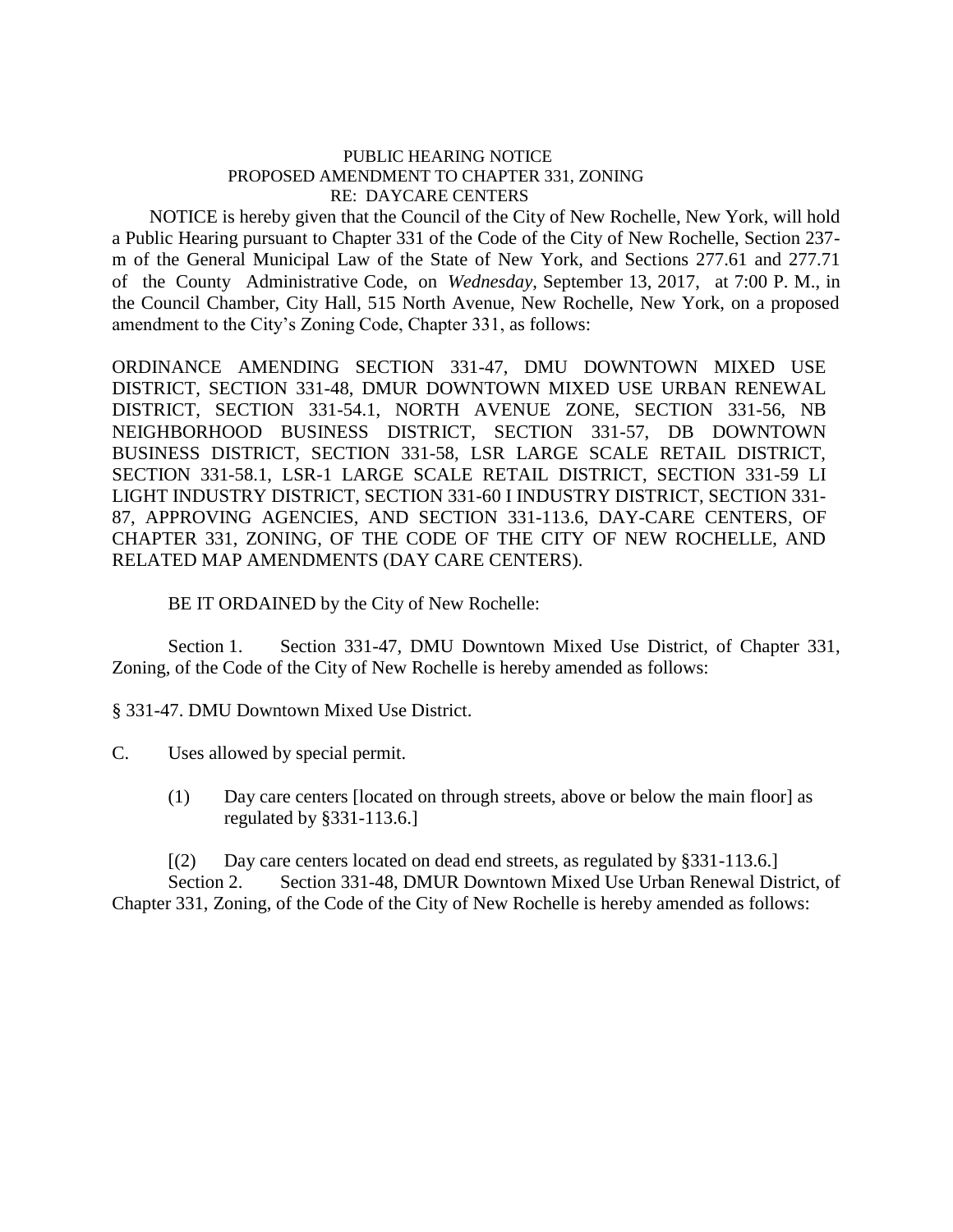§ 331-48. DMUR Downtown Mixed Use Urban Renewal District.

C. Uses allowed by special permit.

- (1) Day care centers [located on through streets, above or below the main floor] as regulated by §331-113.6.
- [(2) Day care centers located on dead end streets, as regulated by §331-113.6.]

Section 3. Section 331-54.1, North Avenue Zone, of Chapter 331, Zoning, of the Code of the City of New Rochelle is hereby amended as follows:

§ 331-54.1. North Avenue Zone.

C. Uses allowed by special permit.

[(1) Day care centers.]

Section 4. Section 331-56, NB Neighborhood Business District, of Chapter 331, Zoning, of the Code of the City of New Rochelle is hereby amended as follows:

§ 331-54.1. NB Neighborhood Business District.

C. Uses allowed by special permit.

 $[(1)$  Day care centers, as regulated by § 331-113.6.]

Section 5. Section 331-57, DB Downtown Business District, of Chapter 331, Zoning, of the Code of the City of New Rochelle is hereby amended as follows:

§ 331-57 DB Downtown Business District.

C. Uses allowed by special permit.

- [(1) Day care centers located on through streets, above or below the main floor as regulated by §331-113.6.]
- [(2) Day care centers located on dead end streets, as regulated by §331-113.6.]

Section 6. Section 331-58, LSR Large Scale Retail District, of Chapter 331, Zoning, of the Code of the City of New Rochelle is hereby amended as follows:

§ 331-58 LSR Large Scale Retail District.

C. Uses allowed by special permit.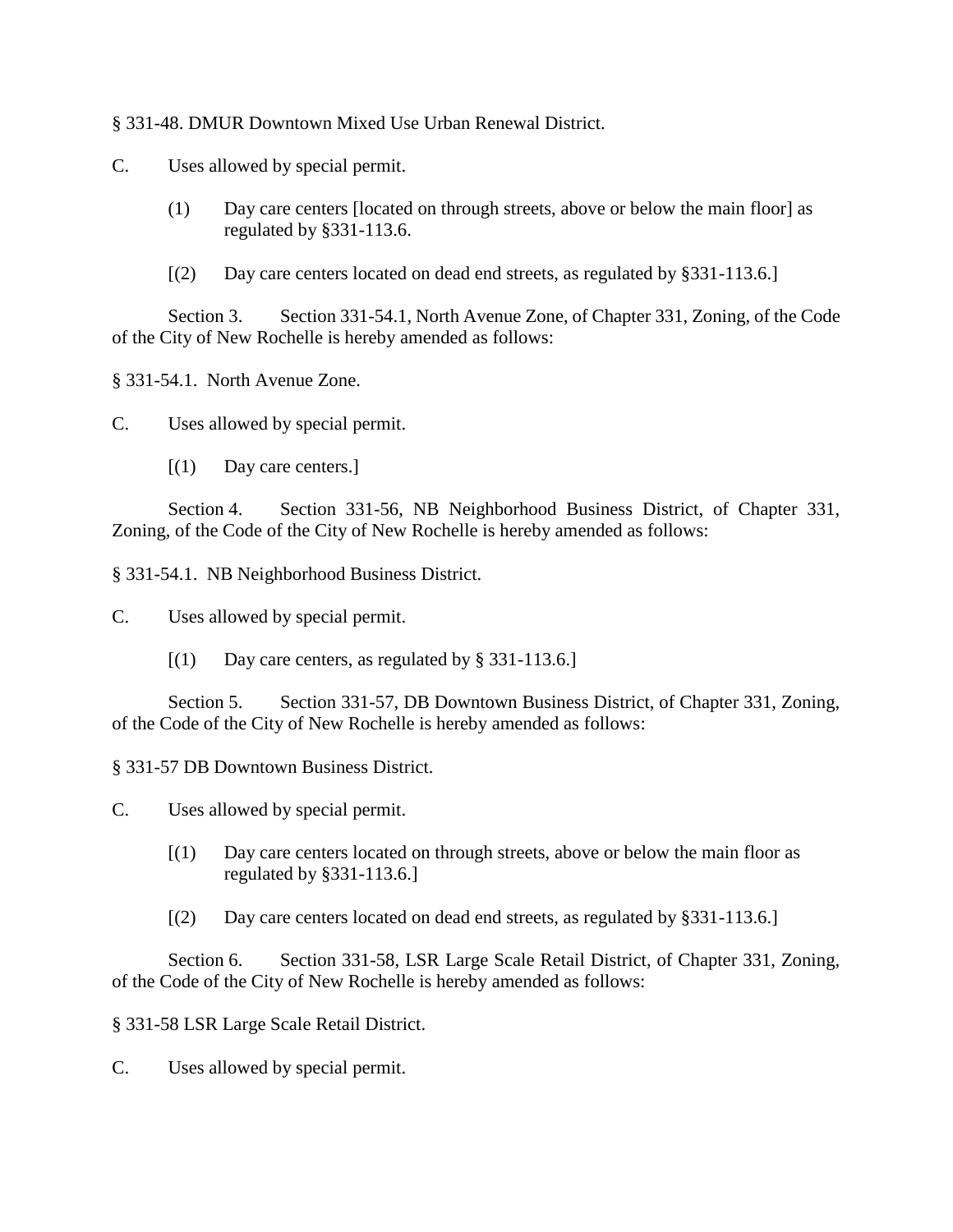[(5) Day care centers, as regulated by §331-113.6.]

Section 7. Section 331-58.1, LSR-1 Large Scale Retail District, of Chapter 331, Zoning, of the Code of the City of New Rochelle is hereby amended as follows:

§ 331-58.1 LSR-1 Large Scale Retail District.

C. Uses allowed by special permit.

[(4) Day care centers, as regulated by §331-113.6.]

Section 8. Section 331-59, LI Light Industry District, of Chapter 331, Zoning, of the Code of the City of New Rochelle is hereby amended as follows:

§ 331-59 LI Light Industry District.

C. Uses allowed by special permit.

[(1) Day care centers, as regulated by §331-113.6.]

Section 9. Section 331-60, I Industry District, of Chapter 331, Zoning, of the Code of the City of New Rochelle is hereby amended as follows:

§ 331-60 I Industry District.

C. Uses allowed by special permit.

 $[(1)$  Day care centers, as regulated by §331-113.6.]

Section 10. Section 331-87, Approving Agencies, of Chapter 331, Zoning, of the Code of the City of New Rochelle is hereby amended as follows:

§ 331-87 Approving agencies.

B. Planning Board.

- [(cc) Day care centers.]
- **C.** Board of Appeals of Zoning. The Board of Appeals of Zoning shall have the authority to approve the following listed special permit uses:
	- [(2) Day care centers.]

Section 11. Section 331-113.6, Day-care centers, of Chapter 331, Zoning, of the Code of the City of New Rochelle is hereby amended as follows: